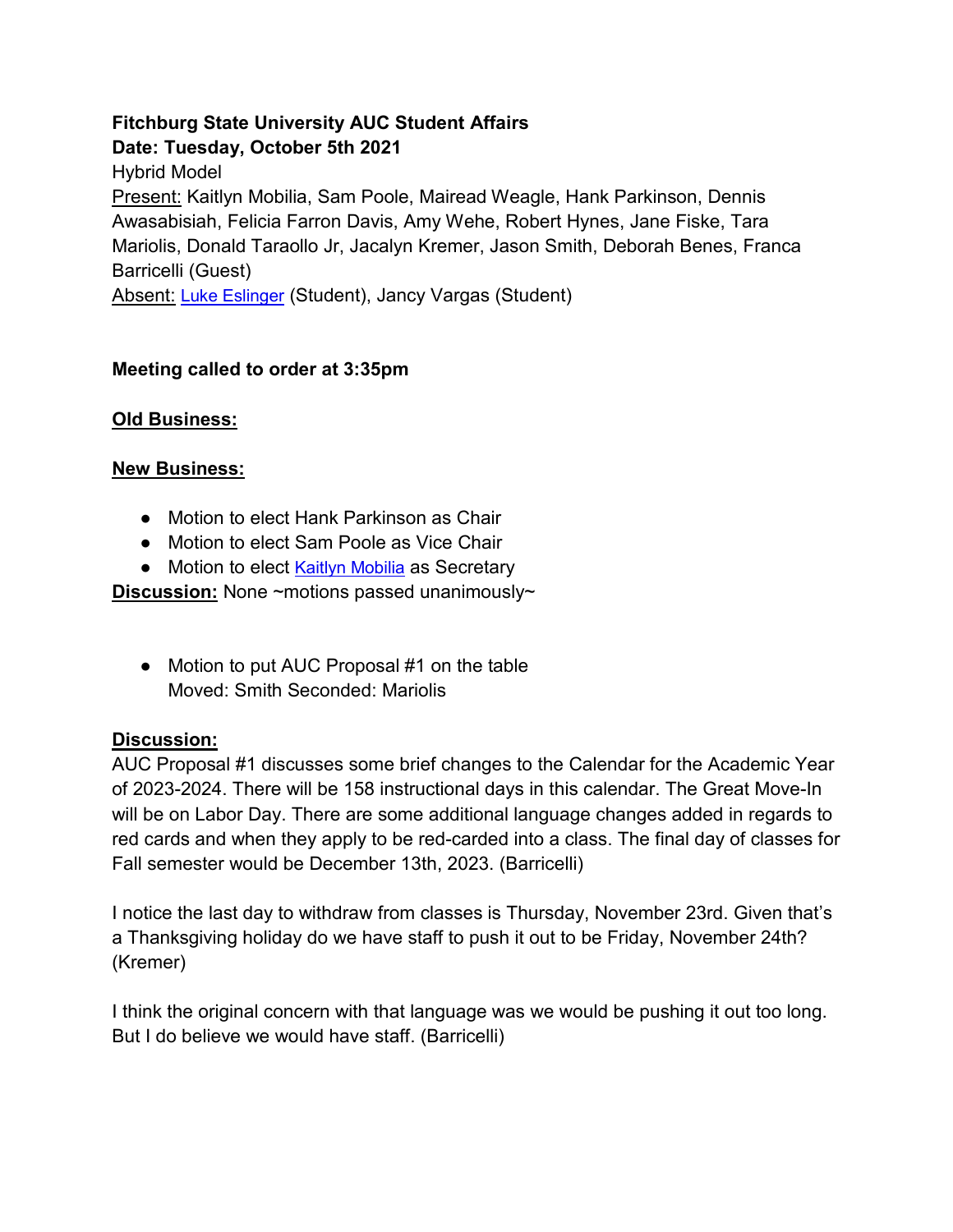If we want to make an adjustment like that someone would need to suggest a friendly amendment. (Parkinson)

Motion to make a friendly amendment to change the last day to withdraw from classes from Thursday, November 23rd to Friday, November 24th. (Kremer)

• Motion accepted by Barricelli

# **Motion to vote in favor of AUC proposal #1**

Yes: 15 Abstain: 1 No: 0  $\sim$  Motion passes with 1 abstention  $\sim$ 

Is there any other discussion before I move into my own? (Parkinson)

# **Discussion:**

I would like to put forth a motion that we discussed last year during AUC Student Affairs which was to recommend the removal of Columbus Day from the holiday, and officially recommend to change the title to Indigenous Peoples Day. As it stands in the calendar it is still recognized as Columbus Day/Indigenous Peoples Day. (Parkinson) Motion to recognize the holiday as Indigenous Peoples Day. (Parkinson)

● Motion passes unanimously

Before we adjourn, I do have one more question. I noticed that we do not have a reading day in between the last day of classes and the first day of classes. I was just curious as to why that is? (Poole)

For a lack of better words in the past we have seen a "Spree Day" turned into a day for students to be drinking. We have some concerning data that shows students barely even go to class. (Hynes)

Do we have data that shows how many students go to class or participate on the last day of classes? (Barricelli)

We do. I'm almost positive that Hank you were a part of this as well. If you can add to this but we have gone classroom to classroom and made contact with professors a couple of years ago. (Hynes)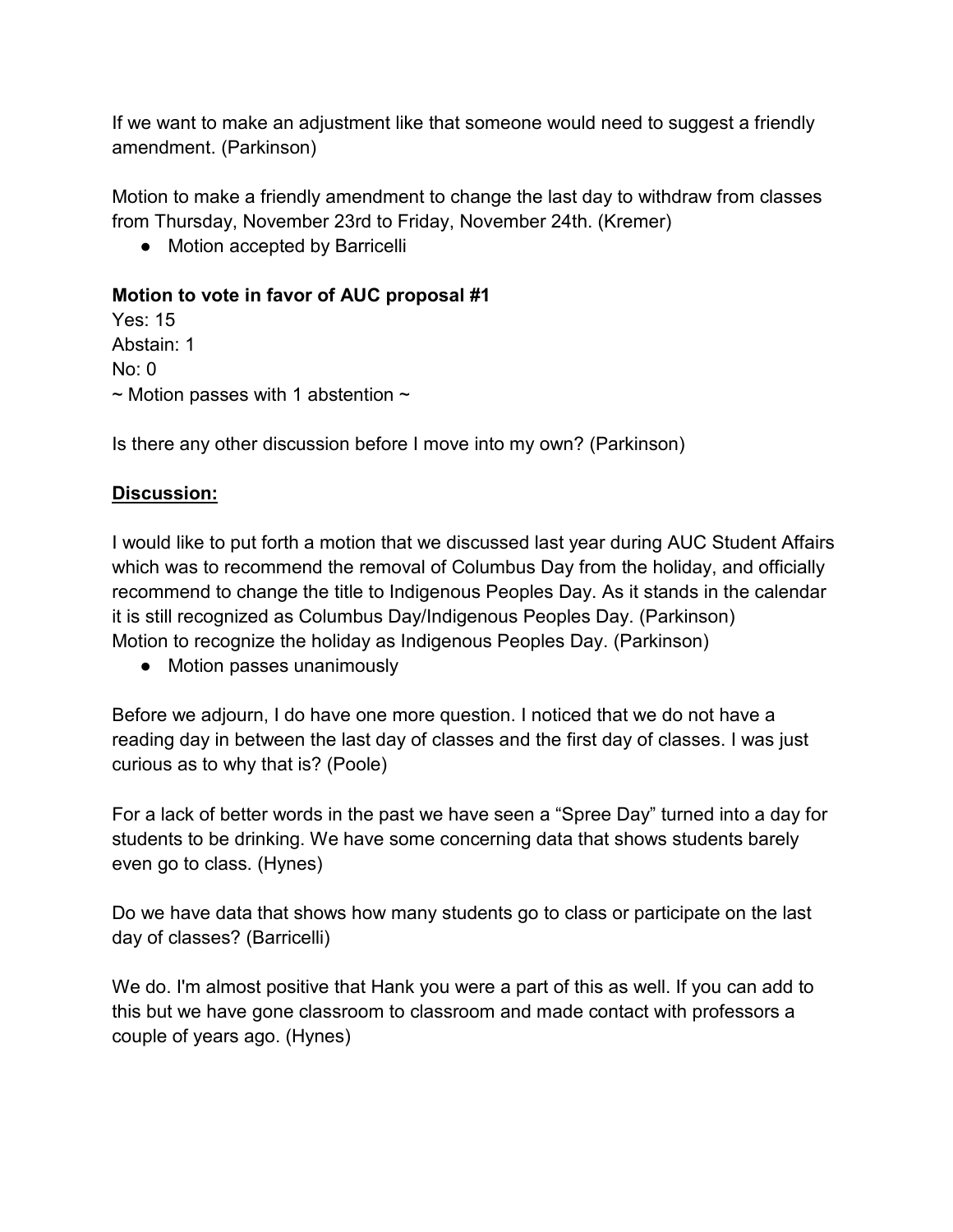You're right Dr. Hynes I was apart of that and the data did show that attendance was low overall and it showed that students were participating in high-risk activities. (Parkinson)

From a student perspective it's extremely overwhelming to go from the last day of classes to jump right into finals. Also, when I came to fitchburg state as a freshman we didn't have a spree day and the campus was heavily patrolled by campus police. Especially as a Nursing student I feel like most students rely on that extra day in between to study. I know I use the day to study and I'm sure many other students do too. (Poole)

To add onto Sam's point, I'm not a Nursing student but that doesn't mean I take my academics less seriously. I think I speak for every student when I say that having an extra day isn't going to do any harm. There of course will be students who don't use the day for it's real purpose but you'll see that anywhere. We came to Fitchburg State at the same time and since our freshman year there hasn't been a real big spree day. To be entirely honest I don't think that students who are still here even know what spree day is. A lot of the upperclassmen when we were freshmen knew what it was and then it basically came to a cease. So I think it's safe to say that this population isn't going to know what it is. (Weagle)

Okay so I think we hear you and you're both right the data could be old. Why don't we get a recommendation to propose this to AUC for a formal change? This could also be proposed to include additional reading days. (Parkinson)

I think additional reading days would be helpful as well because

Discussion:

"From a student perspective I haven't seen a spree day. We haven't had those reading days, it's extremely stressful to go from the last day of classes to the first day of finals." (Poole)

"The reading day is purposeful it's meant to spend time to prepare for finals" (Felicia)

"We do have data, high risk activities" (hank) "Data was collected and classes were barely meeting" (Hynes)

"No fewer than 155 and no more than 160 instructional days in the calendar including finals" (Franka)